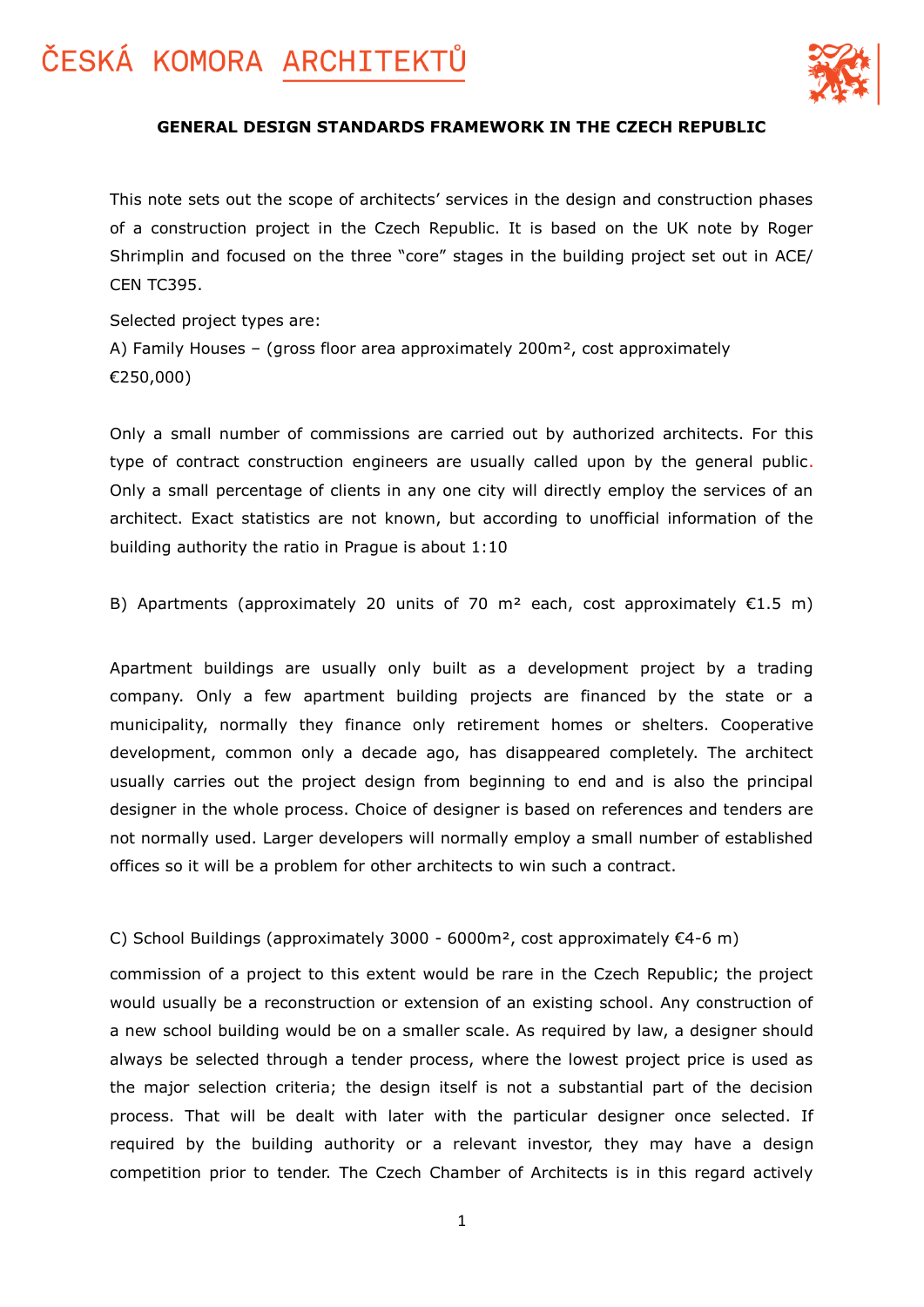

trying to raise investors' awareness of benefits of such design competitions. The design competition may also include the criteria for the tender. A separate option would be to provide more opportunities to involve young architects without the usual necessary background into the competition process; in the second case the investor can include in its requirements for the competition the studio's ability to implement the contract. The Chamber of Architects comment on each proposed design, provide a brief for tender inviter and recommend professional members for a jury. According to the Chamber's rules an authorized architect may only participate in tenders approved by the Chamber, otherwise sanctions can be imposed on the architect.

The design process in the CR is based on the Service Standards prepared by the Czech Chamber of Architects (ČKA) together with the Chamber of Certified Engineers and Technicians. Their applicability shall apply to all types of buildings and the updated version is due to be released. The scope of designer's services for the client is defined on the basis of these standards according to which the contract is concluded. The contract itself has a prescribed general form based on the Commercial Code. If the simplified contract is used in case of small commissions (for instance a family house) these contracts always refer to this general contract. In case of commissions of a bigger extent, in our selected project types it means apartment buildings and school buildings, the contract is always concluded in full.

Service Standards include all actions necessary to implement the project. It is divided into five basic chapters:

a-urban planning b-building design c-landscape architecture d-interior e-special activities

Activity of an architect in case of the selected project types - family house, apartment building and school building – is included in part B - building design.

Building design is divided into phases that are then divided into individual services. Service within each phase is either standard or non-standard, both referred to as the designing service. Among other services are engineering, special professional activities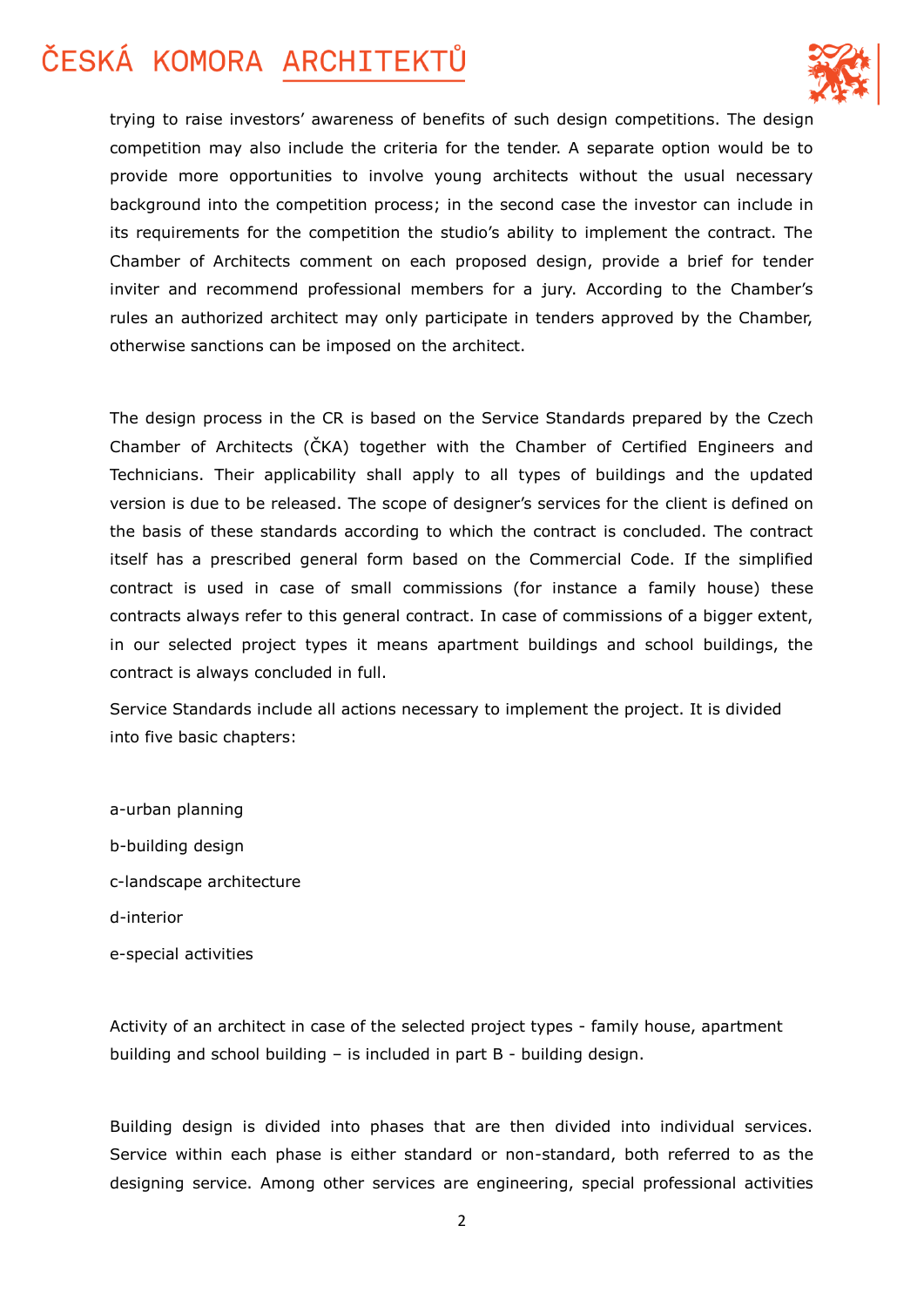

and requirements for investor's cooperation.

Standard service (in all phases) – is valued on the basis of a fee scale and its scope is the minimum project documentation for the design, permission and specifications for making pricing structure. It also includes architecture and engineering services. The "minimum" must be understood in terms of regulation of the Ministry that is burdened with information and that does not distinguish the size and type of the building. Potential reduction of the project for simple buildings (a family house) is subject to an agreement with the authorities responsible for authorizing the construction.

Additional service (in all phases) – is valued individually and include service that is not directly related to the given phase but describe non-standard possible services. (e.g. web presentation as an additional phase of building permit process).

Provisioning – activities related to the authorization of construction and providing opinions of network administrators, neighbours etc.

Special professional activity – describe activities that arise as a specific feature for the given project in terms of the site or requirement by the authority in the process. These are special studies (noise, geology) or surveys or the whole part of EIA project.

Investor's cooperation – defines requirements for initial information that are to be provided to the architect by the client for the given phase.

Compared to ACE, the main feature of the Czech Standards is its strong link to regulations of the Ministry of Regional Development. These regulations describe in detail the content of the project in terms of required drawings, written statements and engineering sub-section (transport, energy, technology etc.). Service Standards adopt this structure of the regulations and create "core" phase of the Service Standards. These are the stages of the building permit and land use (zoning) permitting process (two-stage permitting process is still obligatory in the CR). These core phases are subsequently mechanically condensed towards the design phase, and completed towards the background for the pricing. Project structure resulting from the regulations remains.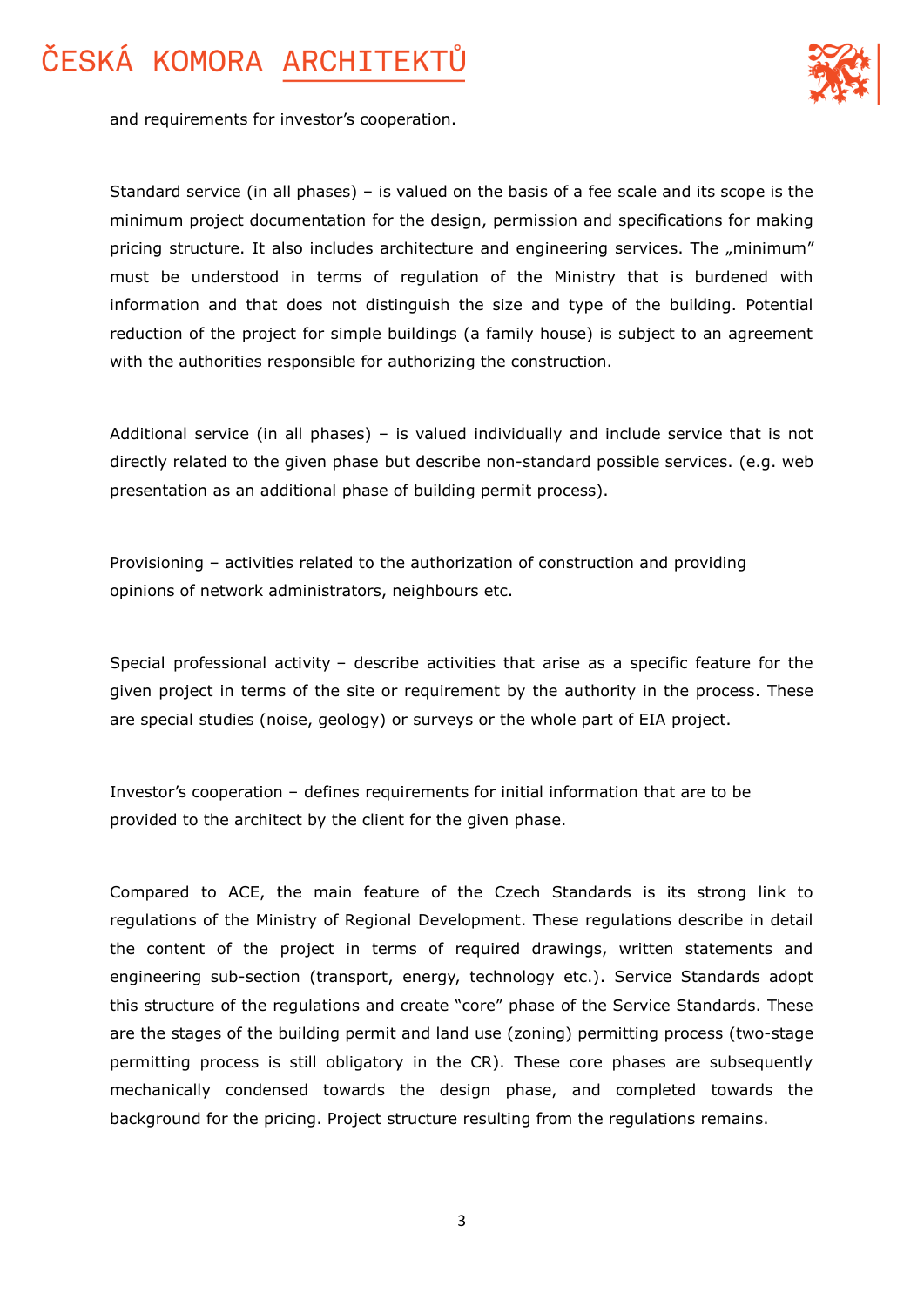

Position of the Chamber, licence for design: Construction design is not regulated by law, however, all design activities requiring permissions resulting from the regulation must be done by an authorised person. The authorized person is a designer architect or a civil engineer with a 5-year study of the field, two years of experience in the field under the supervision of another authorized person and is a member of a professional chamber – The Chamber of Architects or The Chamber of Certified Engineers and Technicians. Only the construction on sites specifically listed in regional or local zoning plans or with other conditions (e.g. preservation of monuments) may be undertaken only by an architect. Membership in the Chamber provides an architect with the basic insurance policy for his service. For the construction of a family house it is sufficient, however for larger commissions additional insurance is at the discretion of the architect or at the request of an investor.

Position of the fee scale: It is contrary to the chamber's rules to work on a project for a different price than is set in the fee scale. However, it is not legally binding and dumping prices for the project are quite common in the market. Besides the chamber's fee scale there is a fee system for private entities called UNICA, which is widely used by engineers and is tolerated by architects. Both systems are based on the classification of buildings according to difficulty and gross investment costs. Fee scale is related to the project as a whole without distinguishing between the architectural and engineering activities.

Architects' service: authorised architects perform his/her profession as an employee of the design studio or as a freelancer.

Comparison of standards in the Czech Republic with ACE/CEN TC 395

PRELIMINARY STAGES:

### INITIATIVE

- 1. market study
- 2. business case

In practice this phase is not normally carried out. The Official Service Standard does not describe it. Education does not allow an architect to carry out this phase, if an investor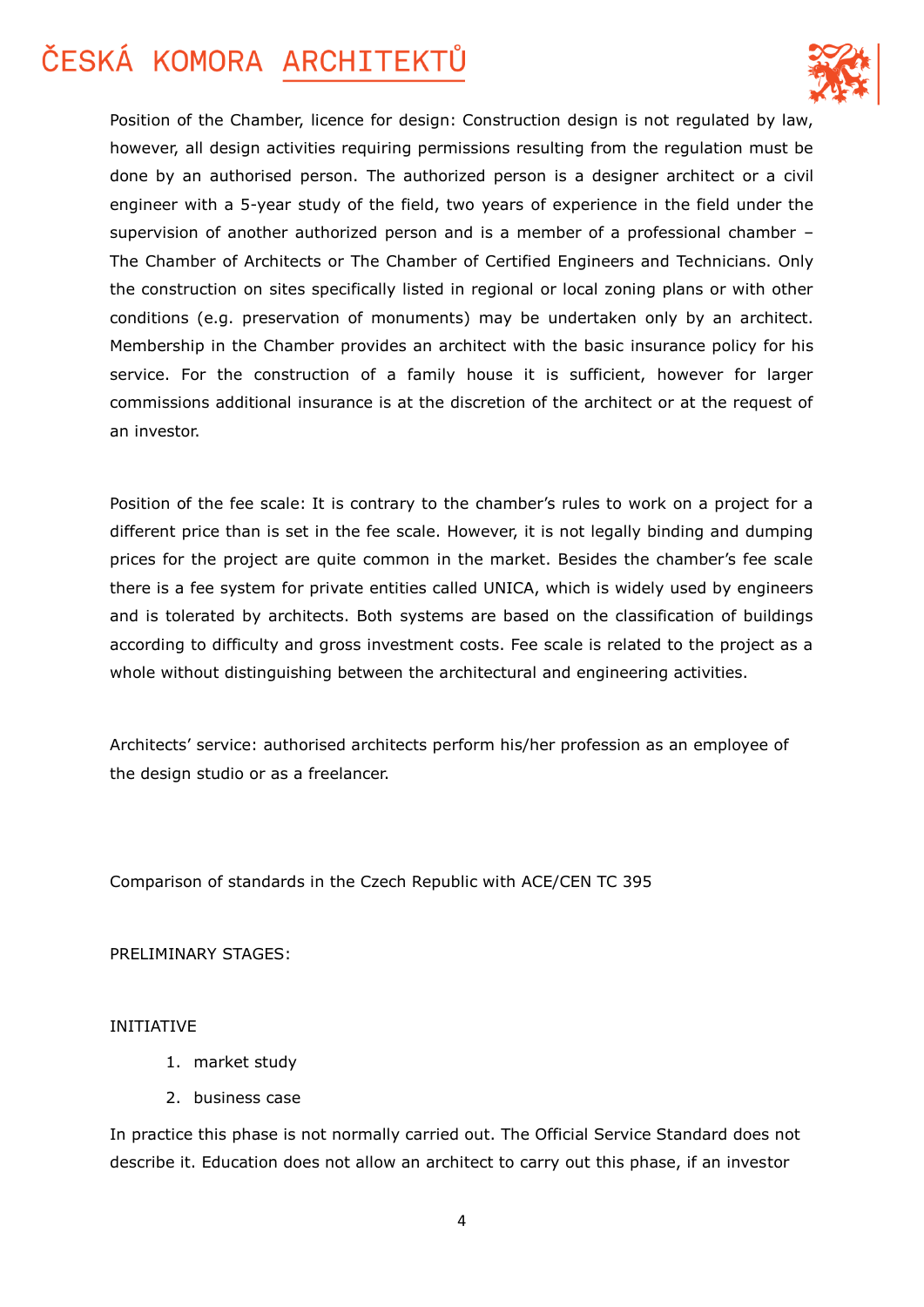

requires it, an architect finds a third party to do it.

#### INITIATION

- 1. project initiation analysis of client's requirements
- 2. feasibility study verifying project definition with the regulation, feasibility
- 3. project definition finalizing project definition

In the Czech Standards the INITIATION phase is done within one phase called "project preparation". This is the phase when the client comes into a contract with the architect. The scope of the project determines how detailed the project is. The family house would normally require consultations, site inspection, and verification of the basic data from the building authority or other authorities. These authorities' opinions are always unofficial; output for the client is more of an informal nature. The bigger commissions (apartment building, school building) would normally require a more detailed report summarizing findings and recommendations.

Project preparation includes:

- appraisal of the existing data and request to complement it if necessary
- assessing the suitability of the site for the construction
- setting the project scope
- estimating the overall project schedule

The fee scale values this part 1%

"feasibility study" stage is not normally used, the term as such is known and described, but not included in official standards. This stage of the process is commissioned by investors for the bigger developers' projects or for the commissions on problematic sites to examine the approvability of the planning. A specific form of feasibility study is an architectural design competition for public, rarely private contracts, which focuses primarily on the ideological aspects of the proposal.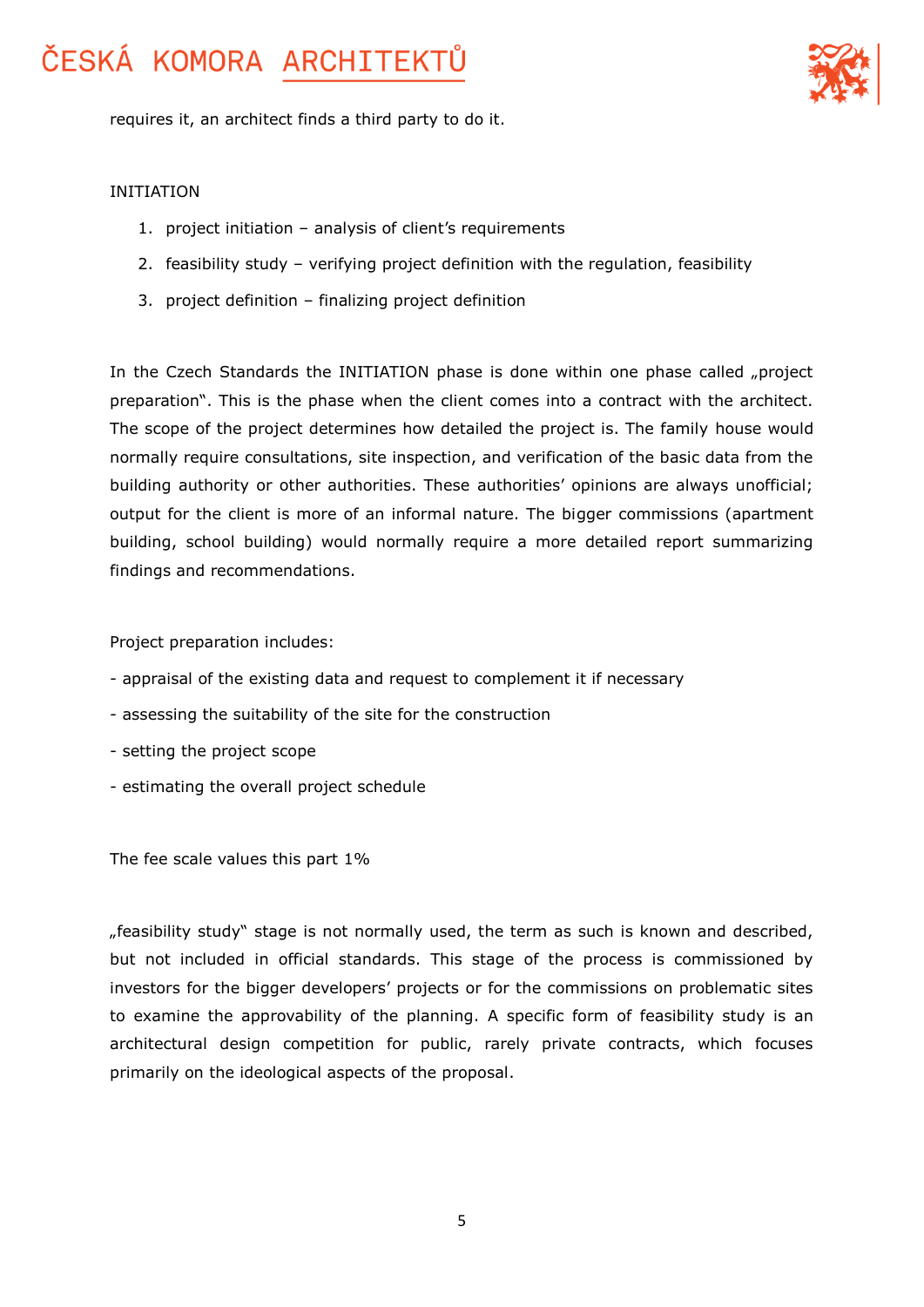

### 2. DESIGN

- 1. conceptual design
- 2. preliminary design
- 3. developed design
- 4. detailed design (en16310)
- 5. engineering design

Standard structure in the CR is different. To simplify it, the comparison can be done this way:

### 1. Conceptual design  $+$  preliminary design corresponds to the study phase "study of project"

This phase should be done only by the architect; however, it is not required by the legislation so the investor chooses who will design the building. The scope of this phase is usually a conceptual design of a project, selection of the desired concept and its completion to its final form at a scale of 1:200 or 1:100. The designer undertakes detailed consultations with the authorities to examine the approvability of the planning, taking into account all known norms and regulations for the project, approaches the design in terms of expected costs and standard. He defines all the factors and requirements for the next phase in terms of engineering professionals – heating, ventilation etc. This is the stage that can be prepared in common standard of a small project by the architect with the proper education and does not require specific engineering knowledge, it is consulted if necessary. For larger projects (apartment building, school building) other professionals are involved already in the study phase in order to revise the design.

In practice, however, the client tends to minimize the Preliminary Design Stage given the scale of the subsequent stages for building permit, to prepare only the conceptual design and to compile the other required materials in the land use (zone) permission project. The scope of the "study" stage therefore often depends on the agreement between the client and the architect relating to the extent to which the architect will agree to move to the next stage. This is a common practice given the market pressure and lowering the prices for the project.

The fee scale values this part 13%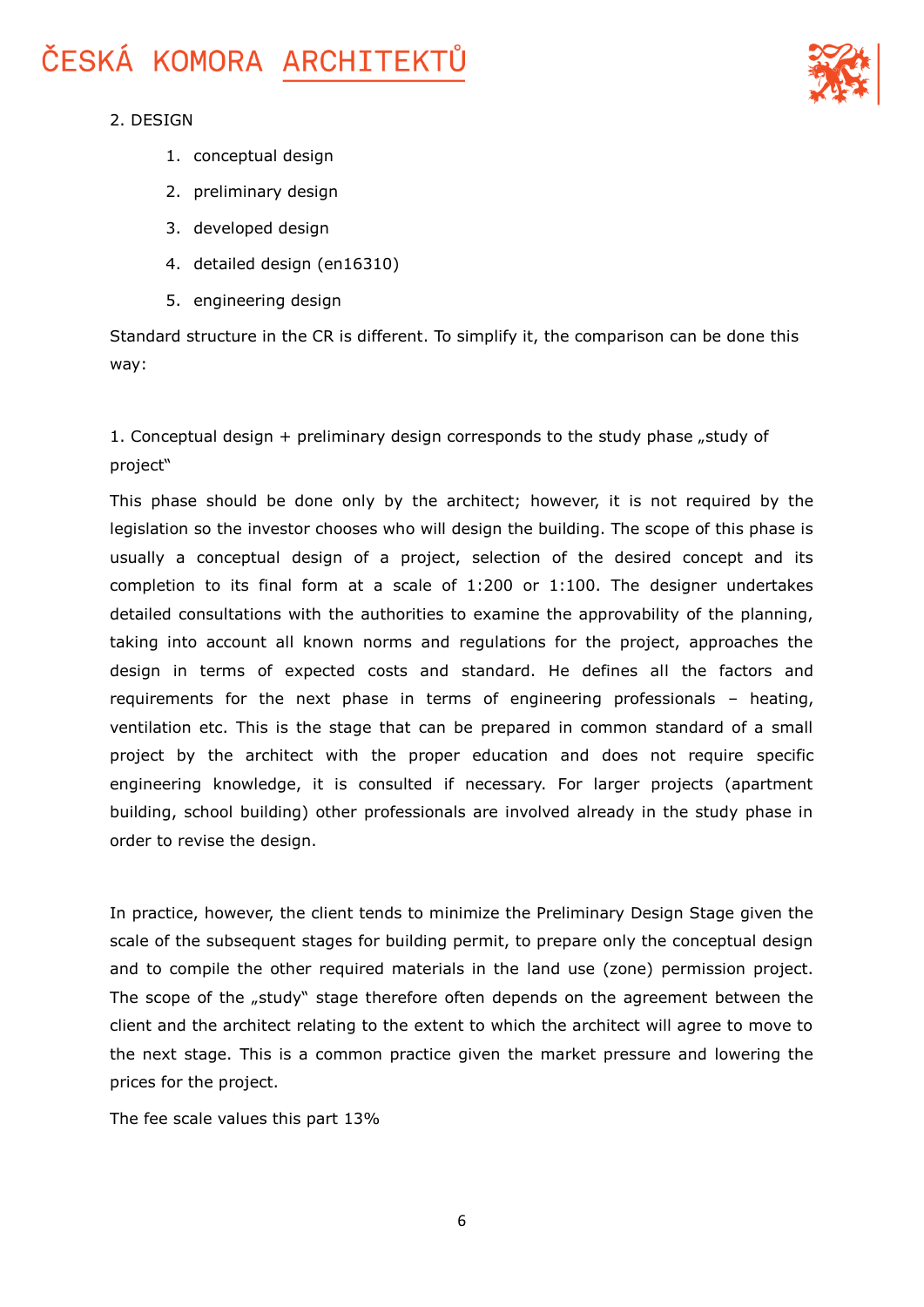

Official service guidelines of the Design phase result from the structure set by the regulation that condense it for the Design phase. This is the reason why we do not speak about conceptual factor of the design at this stage (the regulation does not use this term) so this stage is in the official Czech Standards missing.

"Land use (zone) permission project" – after obtaining the client's approval of the study, the architect will produce the land use (zone) permission project containing construction part and individual engineering professionals. This phase has no parallel in the ACE structure. This is a review of the project in terms of urban context, connecting to the infrastructure and other interests in the area. For smaller structures such as a family house is this phase carried out together with building permit (however, formally still binding), for the larger structures it must always be carried out. The project than goes to individual authorities authorized to issue approvals concerning land use (zone) permission process. At this stage the designer deals with these authorities to revise the project according to the requirements. Individual authorities can have specific requirements on the documentation scope beyond the regulation that must be respected by the architect. When all approvals are issued, the building authority issues one joint approval necessary for granting the land use (zone) permission. In the case of small structure up to 10 approvals are normally required, for the bigger structure on a complicated site tens of approvals can be required. In practice there are only few approvals issued by the state authorities, municipalities (supervising environmental health and security issues) that may have a significant impact on the project. Other are rather formal approval of non-conflicting relation to existing installations. Since the above mentioned authorities do not issue approvals that are mutually coordinated, it is the architect's responsibility to deal with the contradictory interests. This can lead to increased number of necessary negotiations. That is why negotiations with authorities are a separate service called engineering and is additional service that does not fall within the fee scale. For larger structures this service is done by the third party commissioned by the architect or by the client.

Land use (zone) permission is the approval for the client to realize the construction on a given site; it is not a building permit. If another part of the project is required, e.g. the EIA study, it is carried out during the course of this stage.

The project documentation in the construction stage is done at 1:100 scale, which is not higher than in preliminary design. Together with the project additional materials must be presented such as reports on service connections, structural engineering, fire security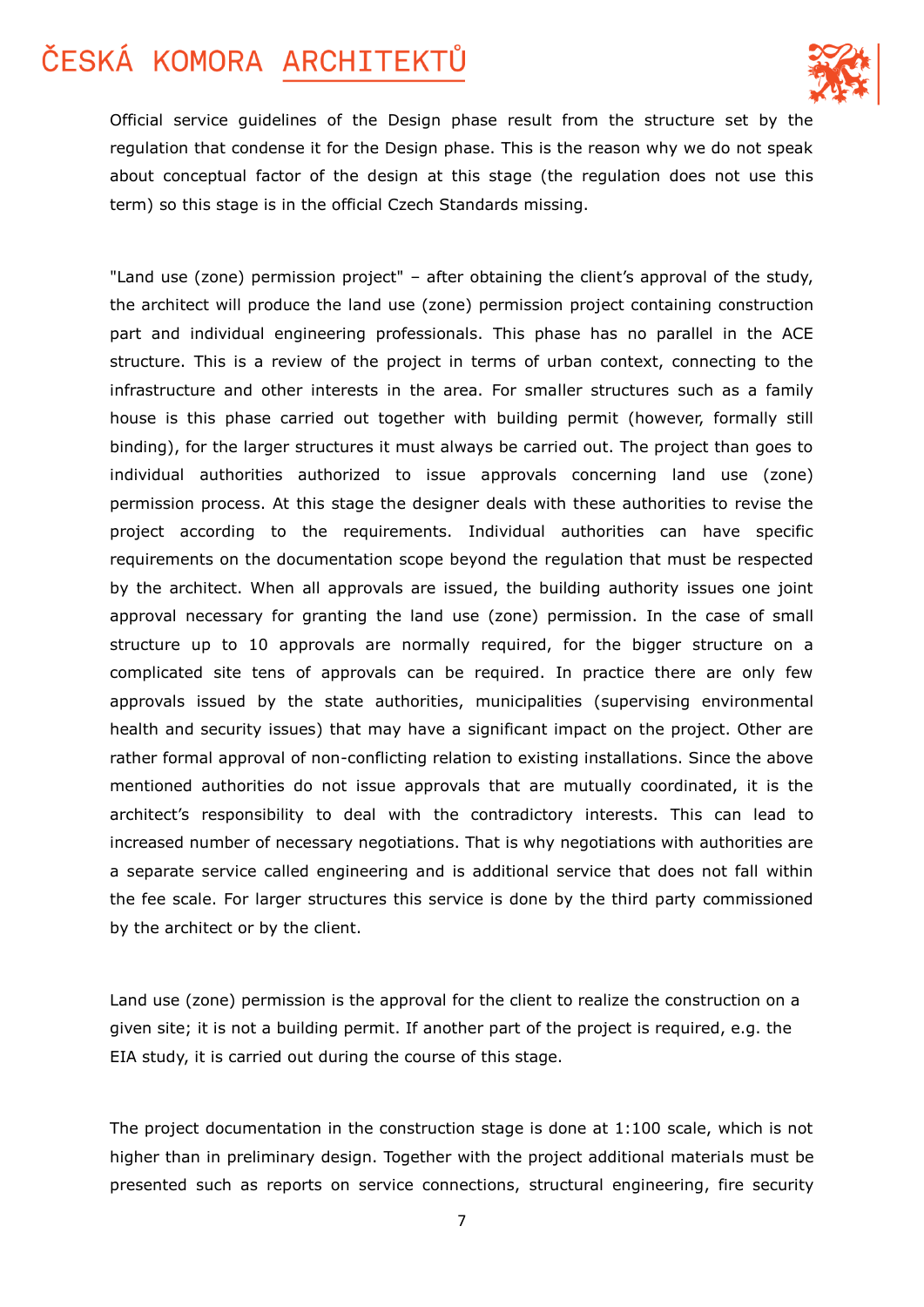

and other specific parts resulting from the location of the building on the site and its relation to the surroundings.

The fee scale values the land use (zone) permitting phase 15%

ad2. Developed design in the Czech context corresponds to the building permit project (building permitting, approval). This documentation includes additional materials such as land use (zone) permission and new investor's requirements which is quite common as the land use (zone) permitting process for larger structures may be long, so many factors on the site can change in the course of this process.

Construction documentation is at 1:50 scale; engineering part is completed in more detail providing definite data on the energy consumption etc. Energy label (PENB) is made in this stage. Structural analysis is presented. Documentation processing is similar to land use (zone) permitting process. The architect pre-negotiates requirements of individual authorities, then includes them and submits them to the authorities. When they are issued, the building permit application is handed to the building authority. In order to reduce delays and if agreed by the building authority, the architect can submit the project for building permit process even before obtaining these approvals, that will be presented within the set period. This method is however not officially acceptable in terms of the Building Act. A number of approvals are smaller than in the zone permitting process; there is also an option that relevant authority may retire from repeated decision process in the building permit process.

For a small family house building permit documentation is considered also as land use (zone) permission documentation and the process is reduced to a one-stage construction approval despite the fact that formally it is still binding. For a larger commission the whole process is lengthy and schedule is therefore difficult to estimate.

developed design phase – building permit is valued in a fee scale 22%

Ad3 Detailed design – This phase is for a small project of a family house usually carried out by an architect who also coordinates subcontracted engineering professionals. The procedure for larger buildings is depending on the office similar or the whole project is commissioned to the third party and keeps only the principal supervising authority. Other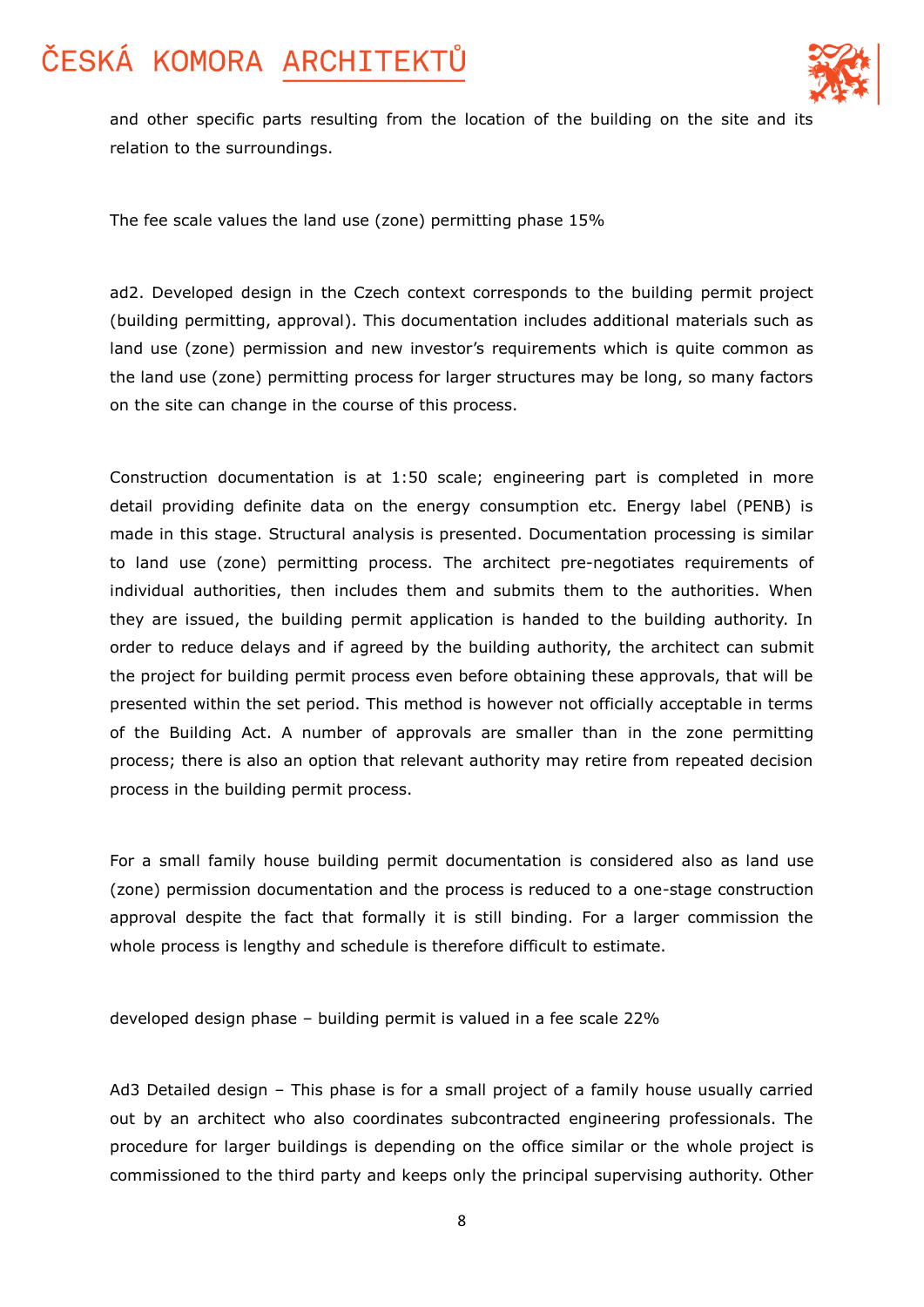

option would be that the whole phase including responsibility is taken over by an engineering design studio. Based on the agreement with the investor the architect may influence the project only through author's supervision or licence contract. However, these tools are not much effective.

Typical scale of the project is 1:50, detail also 1:1, all specifications, surface finish, facilities and technology is described. The scope and the use of this phase are subject to more interpretations depending on whether it is a public or private commission. Official definition is as follows: the project, according to which "should be possible to create the bill of quantities and documentation to be used for binding description of all structures for the supplier". Specific view on the detailed design is the view of the building authority that may require preparation of individual parts of the building in detail that would serve as materials for the building inspections. The bill of quantities itself is not regarded as the service of this phase.

For a small private commission e.g. a family house, the detailed design is also the engineering design, which means the construction documentation. This can be similar also in the case of selected apartment building with up to 50 units. For larger commissions such as a school building, the detailed design is seen only as a basis for cost assessment, where part of the building supply is also the detailed design produced by the supplier.

In the case of public commission the architect is limited by the description of individual structural elements only on general level which forbids more elaborate details description based on the element of the specific producer. This leads to documentation with less details and more description leaving an architect less certain of whether his ideas will finally be realized.

In the case of a private investor, the detailed design prepared by an architect is comprehensive and the supplier only completes manufacture design. Drawings and details descriptions include specific manufacturers of structural elements.

The fee scale values this service 28%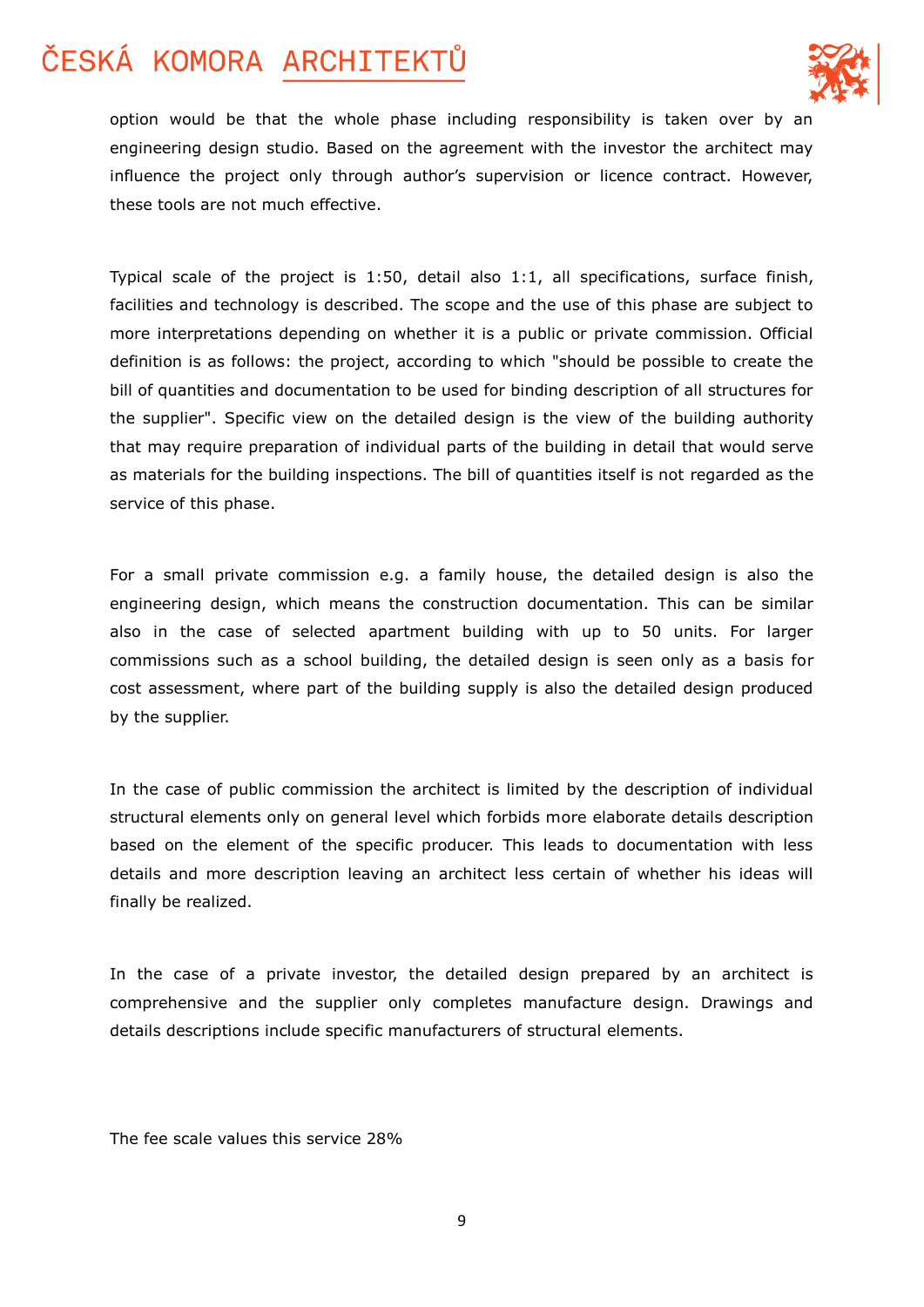

Ad 4 - Technical design - This documentation is not normally prepared by the designer commissioned by the investor, but by the building contractor. He will prepare it or commission it from original designer as completion of engineering design. This phase is not described in the service standards as architect's service or engineer's project. The scope of the project depends on the supplier's requirements for more detailed information on the given structures, concerning the individual parts or only structural elements. The original architect usually requires examination of the detailed engineering in the detailed design; however, unless there is no support from the investor, disputes about changes in project are for the architect unsolvable. For smaller buildings the detailed design is regarded as the engineering design.

#### 3. PROCUREMENT

The procurement process is governed by two laws – the Building Act and the Act on Public Procurement. According to the Building Act the architect prepares bills of quantities, the cost assessment is additional service and may only be prepared by the certified technician. The cost assessment is based on selected price system. Under the new standards the intention is to systematically separate creation of bills of quantities from valuation based on the price system that does not allow control of the architect and the investor.

The Act on Public Procurement defines the scope of specifications that are prepared for the investor by the potential supplier. By law this is the set of documents, data, requirements and technical specifications from the investor defining the object of the public contract in details required for preparing the bid. Specifically, it is the case of draft contract, terms of payment, insurance etc. The architect may participate in this phase only as a consultant to specify certain parts of the project. Assessment or evaluation of the tender documentation is completely the competence of the investor or through his representative, investor's technical controller.

Drawings for the purpose of procurement process are recommended the detailed design. There is a new requirement that bills of quantities were clearly controllable from the drawings, so the architect will complete the drawings with the specifications and description that will allow this clear control. Documentation is submitted in the pdf format. The most common programmes used are AutoCAD, ArchiCAD. BIM programmes are only beginning to be used and offices are resisting using them. In the new standards BIM method is considered as additional service.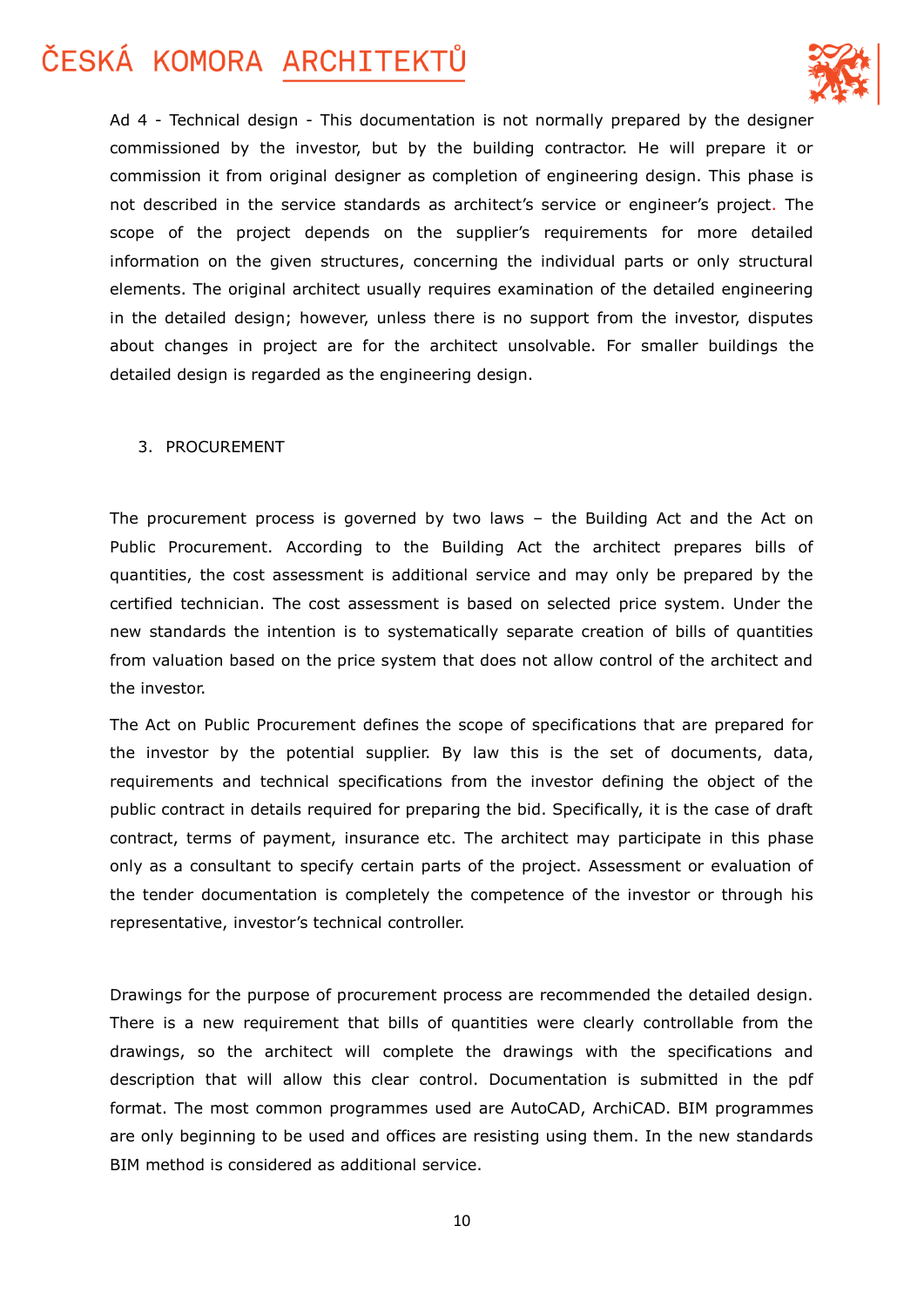

It is common that during the course of the process the company preparing the bid contacts the architect for additional information or inquires about possible change of materials. With a large number of companies this means a lot of extra work for the architect.

The fee scale values this part 8%

- 4. CONSTRUCTION
- 4.1. preconstruction
- 4.2. construction
- 4.3. commisioning

preconstruction

If the supplier is chosen, the investor, with the help of his project manager, concludes a contract with the supplier. Architect usually does not participate in this process.

Prior to the commencement of the construction works the investor should notify the building authority of the natural or legal person with liability for the construction and the health and safety co-ordinator.

The construction works formally commence when the building site is handed over, an architect may be invited to this process.

### 4.2. construction

Architect may undertake author's supervision during the construction works. This is regarded as standard service, but its efficiency is low. The construction works are managed and controlled by the investor's supervisor.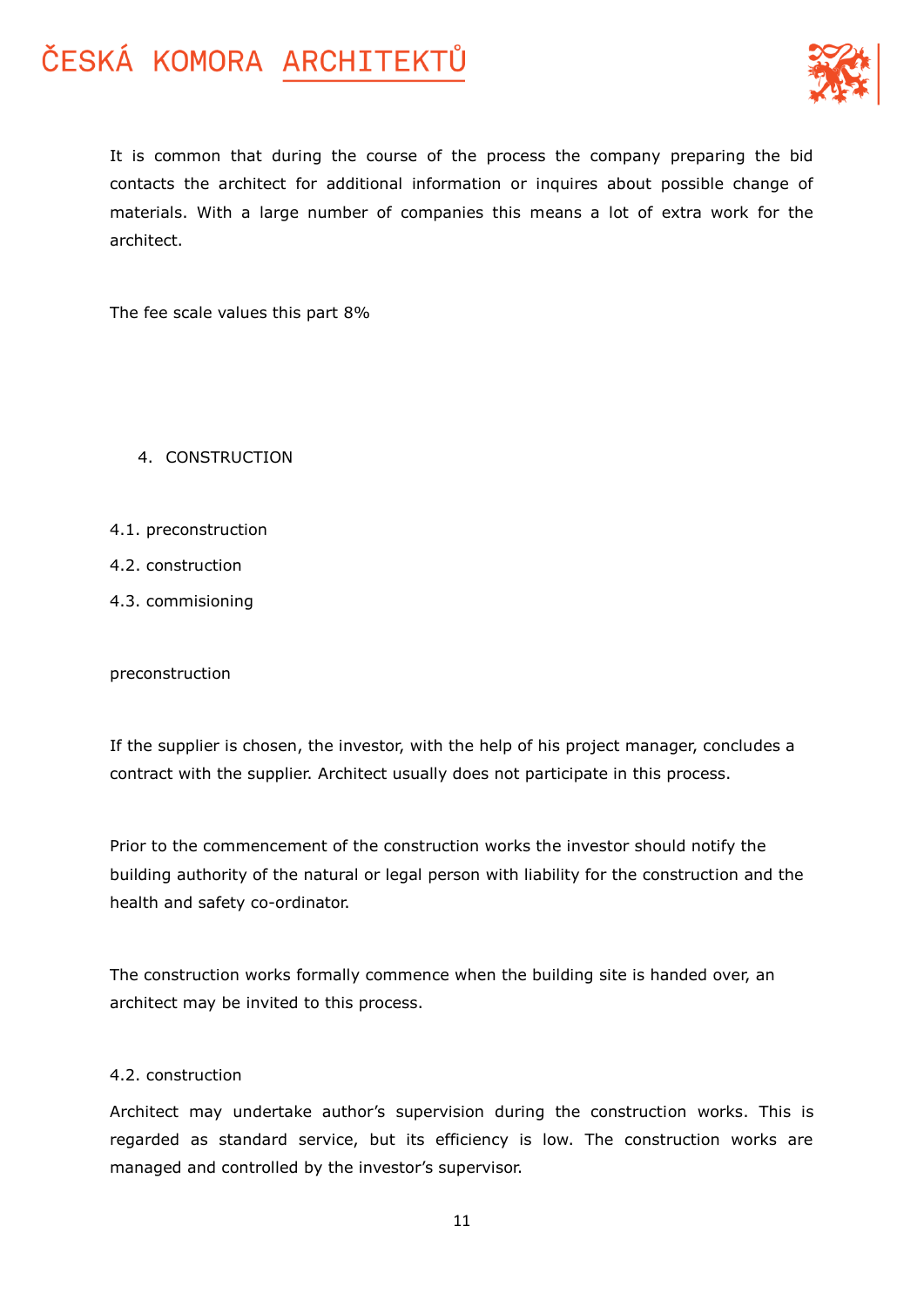

The site is also inspected regularly by an official of the local municipality (the "Building Inspector" or "Building Control Officer") who announces the inspection in advance, or creates the inspection schedule at the beginning.

During the course of the construction works the investor's supervisor will organize regular inspections "site meetings" to which the architect is invited.

Modifications to the project are valued as additional service at an hourly rate.

If a large number of modifications is required during the course of the construction works, a so-called change of construction before completion is necessary, this is a process supervised by the building authority. It is the responsibility of the contractor to carry out the construction works in compliance with approved documentation and to consult amount of acceptable modifications with the building authority. The building authority will decide whether it is necessary to prepare new documentation, if such documentation must reassess any other authority or the change may only be approved through the site inspection and entry in the site diary.

The fee scale values this part 11%

### 4.3. commissioning

In the course of the building, revisions of individual technical equipment are carried out and a protocol is drawn up.

Tests of heating, gas and also chimney inspection are carried out. Investor's technical controller will verify that all inspections were correct.

The legal warranty of the building contractor is five years period by law, unless stated in the contract otherwise.

Preparation of the use instructions is not part of the standard architect's work. This is regarded to be contractor's responsibility.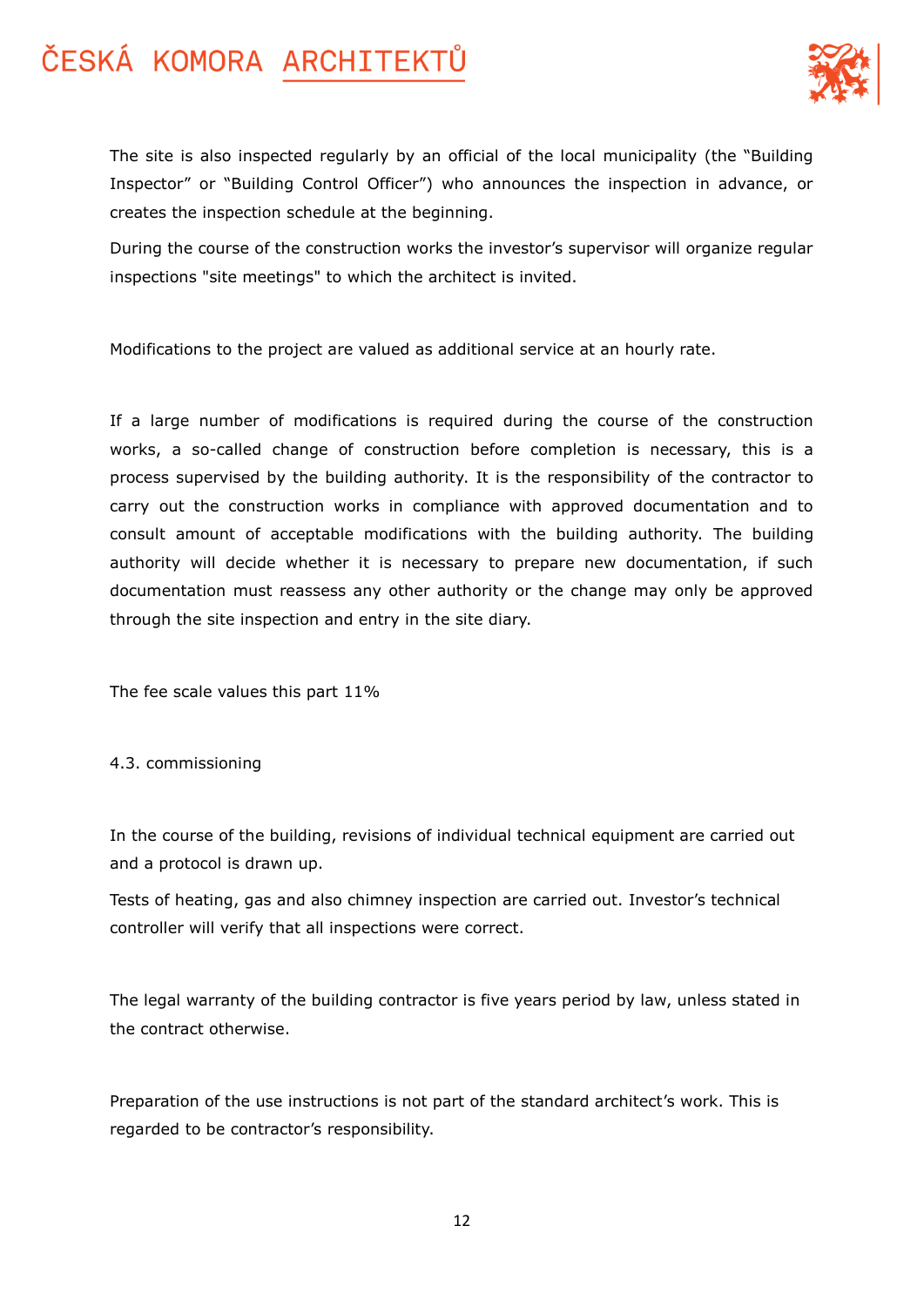

For larger structures run in trial mode is set. This trial period may last up to a year.

4.4. handover

At completion the construction works contractor will carry out the geodetic survey for the Land Registry and produces engineering design. Its scope is set by the regulation and is not a standard architect's service. The building contractor may commission it from the designer.

The investor's supervisor determines handover eligibility of the building; however, standard contract for work states that "building contractor will take over the work if it is suitable for use". It implies that in spite of small faults the building must be taken over. The investor's technical controller will produce a report on faults and unfinished works with proper deadlines for completion/removal. Only after the completion and final handover, starts a deadline for complaints relating to individual parts, which is governed by law.

The building contractor hands over all revision documents to the investor's technical controller if not already done so and sends the geodetic survey to the land registry, subsequently applies for a regulatory approval at the building authority.

According to the normal contractual relationships the work is regarded as completed once the regulatory approval is granted, which is a standard contract condition.

#### 4.5. regulatory approval

The completion of the building and its commissioning is based on the regulatory approval; one building may require more regulatory approvals according to dividing the whole building into individual building objects. These building objects may undergo regulatory approval process even in the course of the construction works, ahead of the other ones. The regulatory approval, according to the scale of the building, may include more inspection approving of implementation correctness e.g. fire safety, transport solution. If any faults are found, the protocol of faults that must be removed until the next inspection is produced.